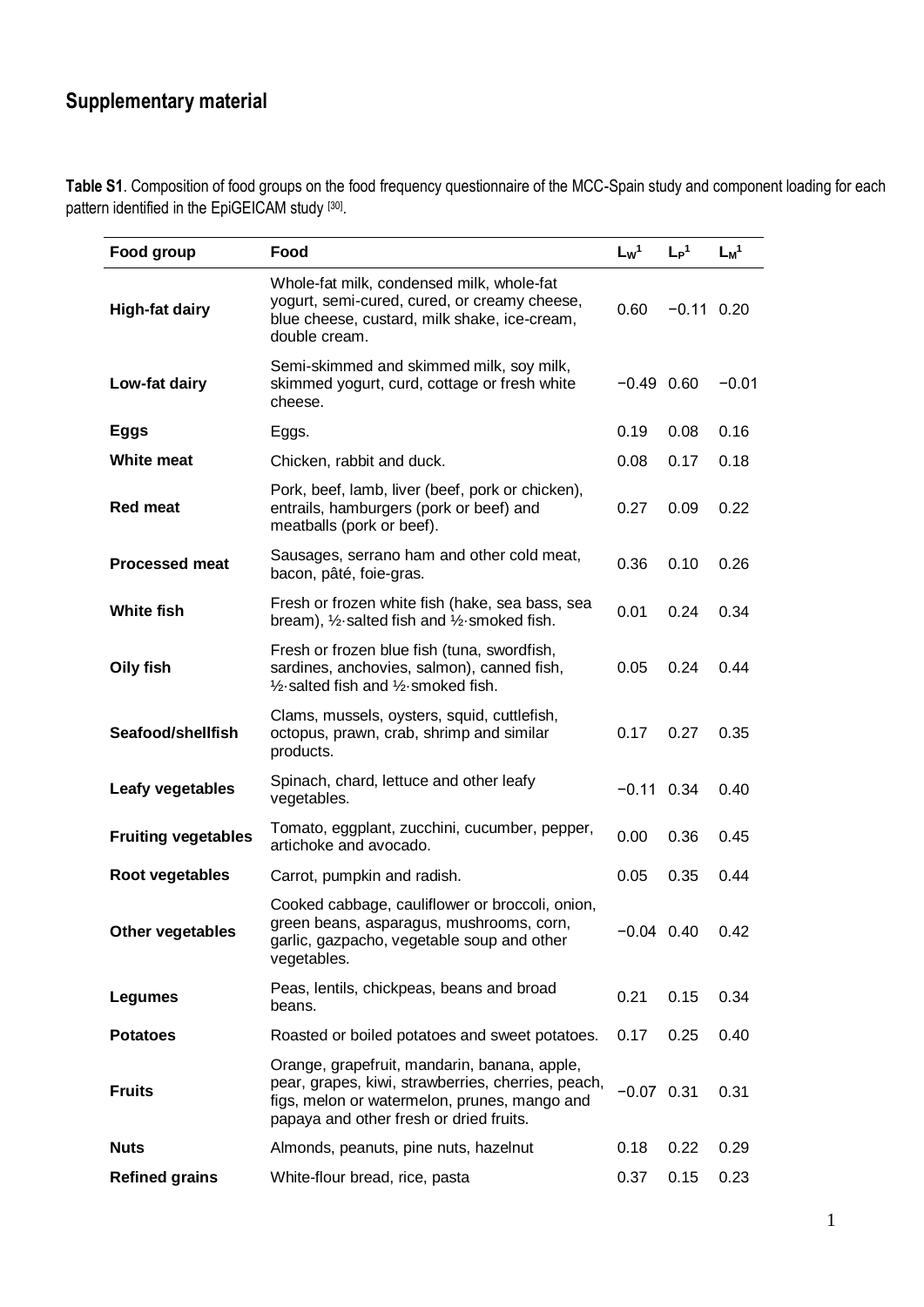| <b>Whole grains</b>                   | Whole-grain bread and breakfast cereals                                                                                                                        | $-0.43$ 0.47 |      | $-0.06$ |
|---------------------------------------|----------------------------------------------------------------------------------------------------------------------------------------------------------------|--------------|------|---------|
| Olives and<br>vegetable oil           | Olives, added olive oil to salads, bread and<br>dishes, other vegetable oils (sunflower, corn,<br>and soybean).                                                | 0.12         | 0.19 | 0.34    |
| Other edible fats                     | Margarine, butter and lard.                                                                                                                                    | 0.22         | 0.02 | 0.11    |
| <b>Sweets</b>                         | Chocolate and other sweets, cocoa powder,<br>plain cookies, chocolate cookies, pastries<br>(croissant, donut, cake, pie or similar)                            | 0.35         | 0.18 | 0.05    |
| Sugary                                | Jam, honey, sugar and fruit in sugar syrup.                                                                                                                    | 0.24         | 0.05 | 0.00    |
| <b>Juices</b>                         | Tomato juice, freshly squeezed orange juice,<br>juice (other than freshly squeezed)                                                                            | 0.25         | 0.67 | $-0.39$ |
| <b>Caloric drinks</b>                 | Sugar-sweetened soft drinks and nut milk.                                                                                                                      | 0.74         | 0.21 | $-0.25$ |
| <b>Convenience food</b><br>and sauces | Croquette, fish sticks, dumplings, kebab, fried<br>potatoes, crisps, pizza, instant soup,<br>mayonnaise, tomato sauce, hot sauce, ketchup<br>and other sauces. | 0.47         | 0.12 | 0.24    |

<sup>1</sup>Component loadings for the W: Western; P: Prudent; M: Mediterranean dietary patterns.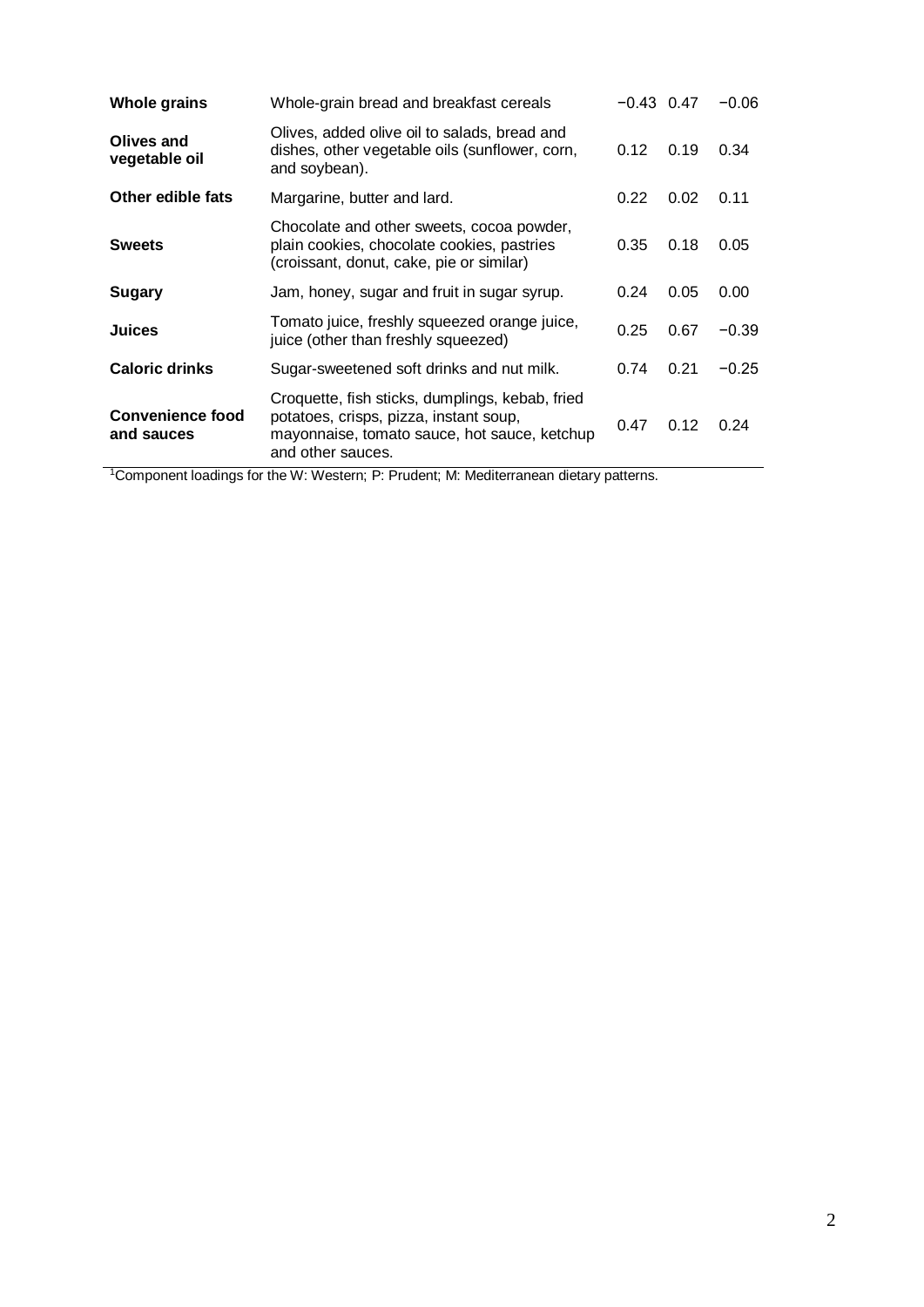**Table S2**: Association between adherence to dietary patterns and risk of chronic lymphocytic leukemia by time from diagnosis to interview, in the MCC-Spain study.

|                |                                          | <1 year from diagnosis             |                          | $\geq$ 1 year from diagnosis        |                          |                       |
|----------------|------------------------------------------|------------------------------------|--------------------------|-------------------------------------|--------------------------|-----------------------|
|                | <b>Controls</b><br>$N(\% )$<br>(n=1.543) | <b>Cases</b><br>$N(\% )$<br>(n=98) | OR <sup>1</sup> (95% CI) | <b>Cases</b><br>$N(\% )$<br>(n=271) | OR <sup>1</sup> (95% CI) | $p$ -het <sup>2</sup> |
| Western        |                                          |                                    |                          |                                     |                          |                       |
| Q1             | 402 (25)                                 | 23(23)                             | 1                        | 54 (20)                             | 1                        |                       |
| Q <sub>2</sub> | 401 (25)                                 | 20(20)                             | 0.89(0.48;1.66)          | 70 (26)                             | 1.30 (0.88;1.93)         |                       |
| Q <sub>3</sub> | 401 (25)                                 | 18(18)                             | 0.78(0.41;1.49)          | 70 (26)                             | 1.36 (0.92;2.02)         |                       |
| Q4             | 401 (25)                                 | 37(38)                             | 1.69 (0.96;3.00)         | 77 (28)                             | 1.56 (1.05;2.31)         |                       |
| p-trend        |                                          |                                    | 0.073                    |                                     | 0.03                     |                       |
| 1-SD increase  |                                          |                                    | 1.16 (0.93;1.45)         |                                     | 1.18 (1.03;1.36)         | 0.90                  |
| <b>Prudent</b> |                                          |                                    |                          |                                     |                          |                       |
| Q <sub>1</sub> | 402 (25)                                 | 26(27)                             |                          | 54 (20)                             | 1                        |                       |
| Q2             | 401 (25)                                 | 26(27)                             | 0.90(0.51;1.60)          | 66 (24)                             | 1.13 (0.76;1.67)         |                       |
| Q <sub>3</sub> | 401 (25)                                 | 20(20)                             | 0.67(0.37;1.24)          | 69 (25)                             | 1.20 (0.81;1.77)         |                       |
| Q4             | 401 (25)                                 | 26 (27)                            | 0.84(0.47;1.49)          | 82 (30)                             | 1.42 (0.96;2.08)         |                       |
| p-trend        |                                          |                                    | 0.402                    |                                     | 0.07                     |                       |
| 1-SD increase  |                                          |                                    | 0.94(0.76;1.16)          |                                     | 1.14 (0.99;1.32)         | 0.11                  |
| Mediterranean  |                                          |                                    |                          |                                     |                          |                       |
| Q <sub>1</sub> | 402 (25)                                 | 23(23)                             | 1                        | 59 (22)                             | 1                        |                       |
| Q <sub>2</sub> | 401 (25)                                 | 24 (24)                            | 0.92(0.51;1.67)          | 64 (24)                             | 0.99(0.67;1.46)          |                       |
| Q <sub>3</sub> | 401 (25)                                 | 32(33)                             | 1.13 (0.65;1.99)         | 73 (27)                             | 1.10(0.75;1.61)          |                       |
| Q4             | 401 (25)                                 | 19 (19)                            | 0.65(0.35;1.22)          | 75 (28)                             | 1.13(0.77;1.65)          |                       |
| p-trend        |                                          |                                    | 0.313                    |                                     | 0.43                     |                       |
| 1-SD increase  |                                          |                                    | 0.94(0.76;1.15)          |                                     | 1.05 (0.92;1.21)         | 0.33                  |

OR, odds ratio; 95% CI, 95% confidence interval; Q, quartile; SD, standard deviation.

<sup>1</sup>Multinomial-logistic regression models adjusted for age, sex, level of education, energy intake (kcal/day), body mass index (kg/m<sup>2</sup> ) with province of residence as a random effect.

<sup>2</sup>P-value for the heterogeneity of effects

**In bold:** P-trend< 0.05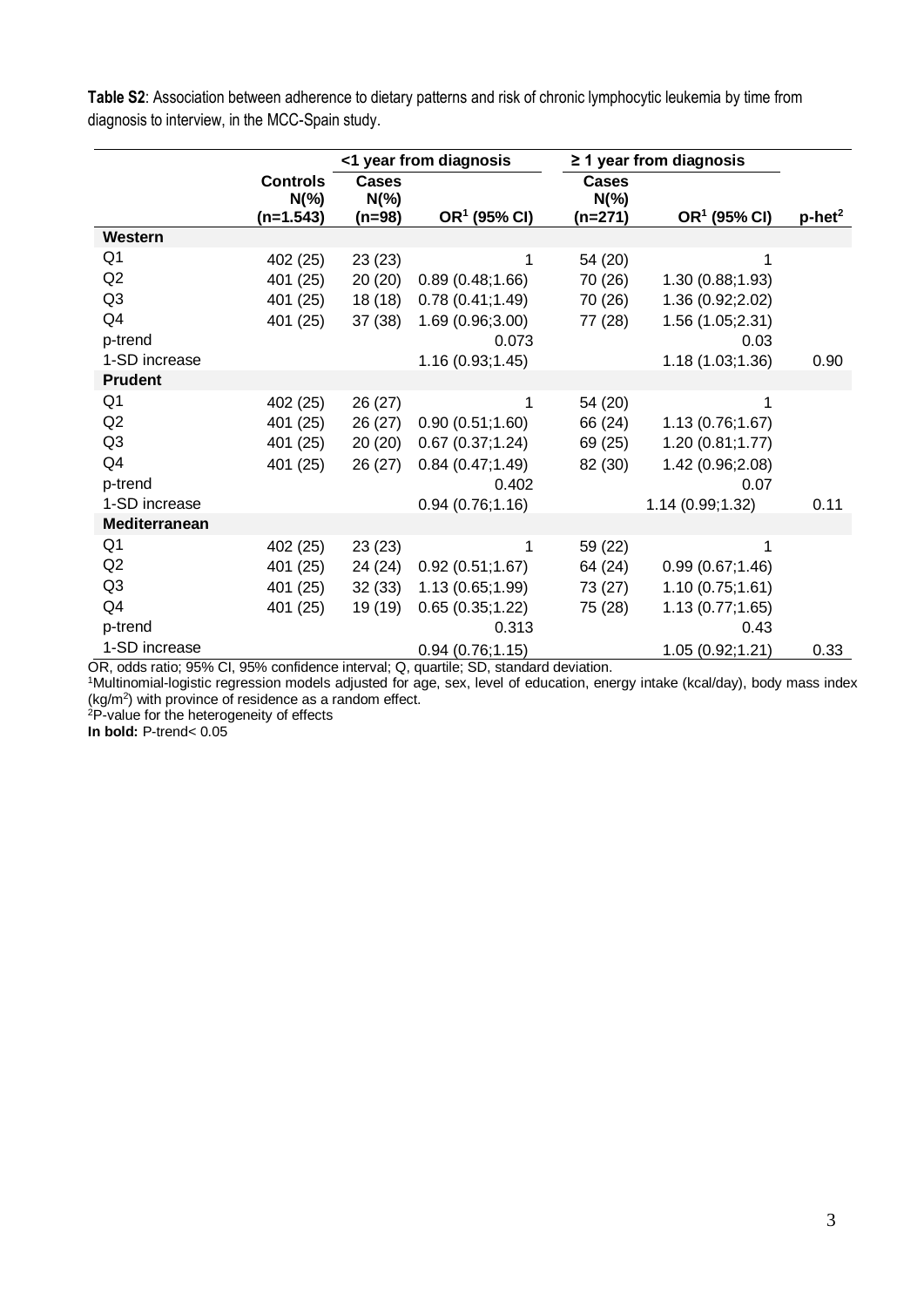|                                                                                                     |                                            | <b>Cases not treated before</b><br>the interview |                           | <b>Cases treated before the</b><br>interview |                          |                       |
|-----------------------------------------------------------------------------------------------------|--------------------------------------------|--------------------------------------------------|---------------------------|----------------------------------------------|--------------------------|-----------------------|
|                                                                                                     | <b>Controls</b><br>$N(\% )$<br>$(n=1,605)$ | <b>Cases</b><br>$N(\%)$<br>(n=288)               | OR <sup>1</sup> (95% CI)  | <b>Cases</b><br>$N(\% )$<br>(n=79)           | OR <sup>1</sup> (95% CI) | $p$ -het <sup>2</sup> |
| Western                                                                                             |                                            |                                                  |                           |                                              |                          |                       |
| Q <sub>1</sub>                                                                                      | 402 (25)                                   | 66 (23)                                          | 1                         | 11(14)                                       | 1                        |                       |
| Q2                                                                                                  | 401 (25)                                   | 71 (25)                                          | 1.11(0.76;1.62)           | 18 (23)                                      | 1.54 (0.71;3.36)         |                       |
| Q <sub>3</sub>                                                                                      | 401 (25)                                   | 66 (23)                                          | 1.07(0.72;1.60)           | 22 (28)                                      | 1.85 (0.85;4.03)         |                       |
| Q4                                                                                                  | 401 (25)                                   | 85 (30)                                          | 1.47 (0.96;2.26)          | 28 (35)                                      | 2.35 (1.04;5.31)         |                       |
| p-trend                                                                                             |                                            |                                                  | 0.11                      |                                              | 0.04                     |                       |
| 1-SD increase                                                                                       |                                            |                                                  | 1.13 (0.96;1.33)          |                                              | 1.37 (1.02;1.82)         | 0.25                  |
| <b>Prudent</b>                                                                                      |                                            |                                                  |                           |                                              |                          |                       |
| Q1                                                                                                  | 402 (25)                                   | 62 (22)                                          | 1                         | 17 (22)                                      | 1                        |                       |
| Q <sub>2</sub>                                                                                      | 401 (25)                                   | 72 (25)                                          | 1.02(0.70;1.50)           | 19 (24)                                      | 1.06 (0.54;2.11)         |                       |
| Q <sub>3</sub>                                                                                      | 401 (25)                                   | 75 (26)                                          | 1.07(0.72;1.57)           | 14 (18)                                      | 0.75(0.35;1.59)          |                       |
| Q4                                                                                                  | 401 (25)                                   | 79 (27)                                          | 1.08(0.71;1.63)           | 29 (37)                                      | 1.45 (0.72;2.92)         |                       |
| p-trend                                                                                             |                                            |                                                  | 0.69                      |                                              | 0.41                     |                       |
| 1-SD increase                                                                                       |                                            |                                                  | 1.02 (0.88;1.19)          |                                              | 1.20 (0.91;1.58)         | 0.32                  |
| <b>Mediterranean</b>                                                                                |                                            |                                                  |                           |                                              |                          |                       |
| Q <sub>1</sub>                                                                                      | 402 (25)                                   | 64 (22)                                          | 1                         | 18 (23)                                      | 1                        |                       |
| Q <sub>2</sub>                                                                                      | 401 (25)                                   | 74 (26)                                          | 0.99(0.68; 1.44)          | 13(16)                                       | 0.70(0.34;1.46)          |                       |
| Q3                                                                                                  | 401 (25)                                   | 83 (29)                                          | 1.04(0.72;1.52)           | 22(28)                                       | 1.06 (0.54;2.06)         |                       |
| Q4                                                                                                  | 401 (25)                                   | 67 (23)                                          | 0.79(0.52;1.20)           | 26 (33)                                      | 1.15 (0.57;2.32)         |                       |
| p-trend                                                                                             |                                            |                                                  | 0.34                      |                                              | 0.47                     |                       |
| 1-SD increase<br>$\mathcal{L}$ . $\mathcal{L}$ and $\mathcal{L}$ and $\mathcal{L}$<br>$-1$ $-1$ $-$ | $f^* = 1$                                  |                                                  | 0.94(0.81;1.09)<br>$\sim$ |                                              | 1.10(0.83;1.45)          | 0.33                  |

**Table S3**: Association between adherence to dietary patterns and risk of chronic lymphocytic leukemia according to treatment prior to interview, in the MCC-Spain study.

OR, odds ratio; 95% CI, 95% confidence interval; Q, quartile; SD, standard deviation.

<sup>1</sup>Multinomial-logistic regression models adjusted for age, sex, level of education, energy intake (kcal/day), body mass index (kg/m<sup>2</sup> ) with province of residence as a random effect.

<sup>2</sup>P-value for the heterogeneity of effects

**In bold:** P-trend< 0.05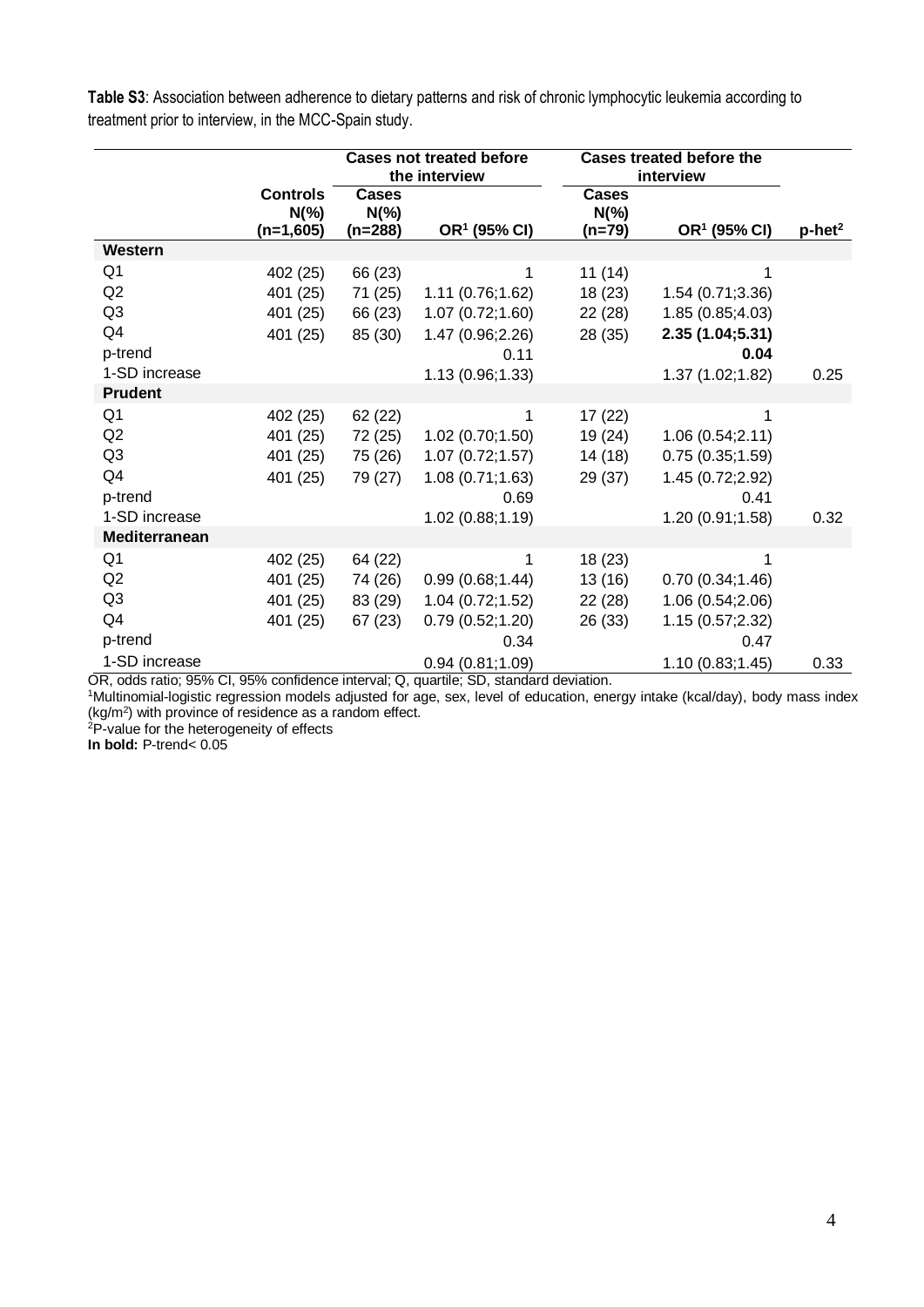

T, tertile; BMI, body mass index. Numbers do not always add up due to missing data <sup>1</sup>P value for heterogeneity <sup>2</sup>Waist to hip ratio <sup>3</sup>Waist to hip ratio risk categories according to WHO criteria. <sup>4</sup>Physical activity, in the last 10 years, measured in METs/week: inactive (0), low (0.1-8), moderate (8-15.9) and very active (≥16).

**Figure S1**. Means and 95% confidence intervals (CI) of levels of adherence to the dietary patterns according to characteristics of controls of the MCC-Spain study.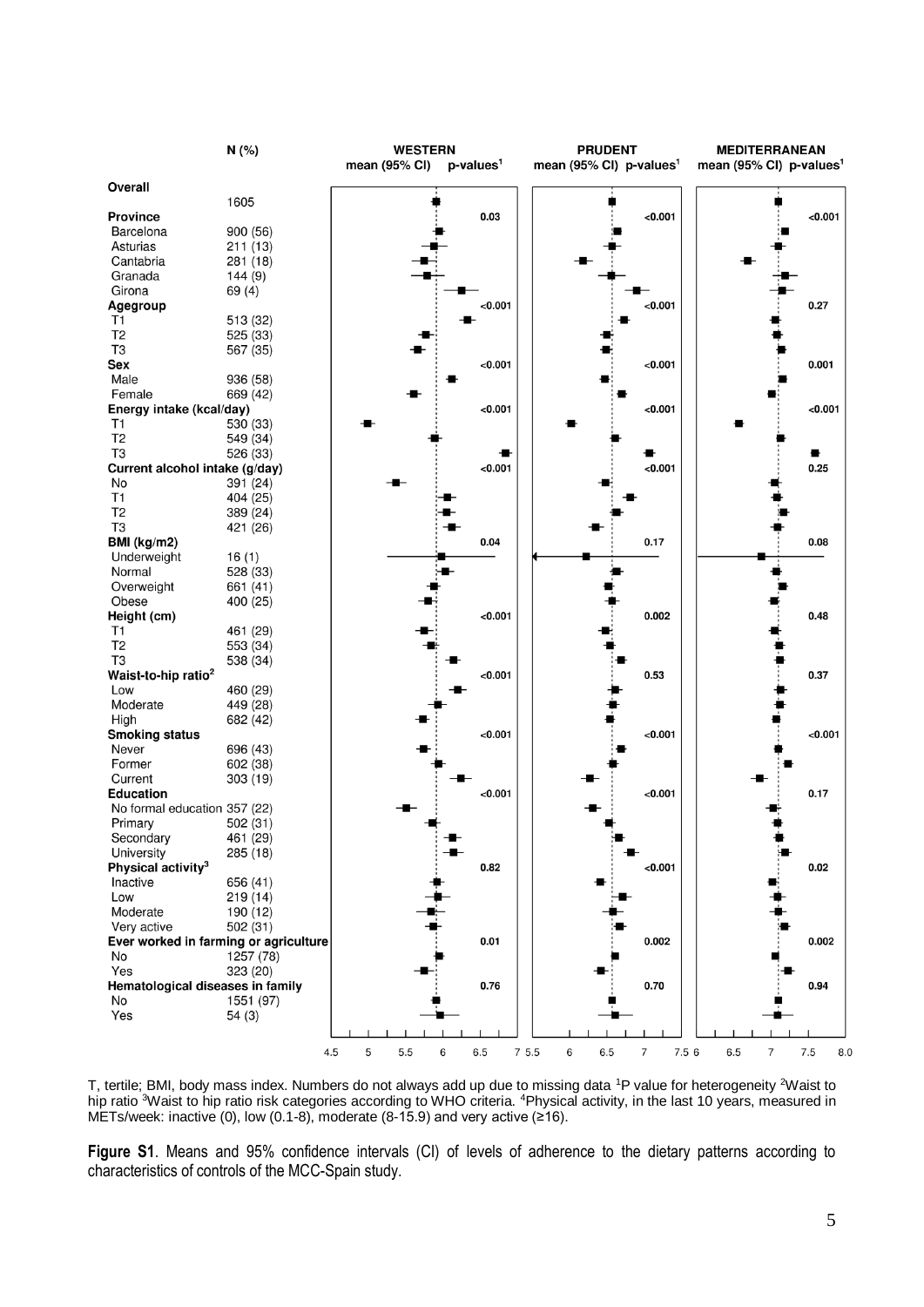| Adjustment                  |                     | Western<br>OR (95% CI) |     | <b>Prudent</b><br>OR (95% CI) | <b>Mediterranean</b><br>OR (95% CI) |                                |             |      |
|-----------------------------|---------------------|------------------------|-----|-------------------------------|-------------------------------------|--------------------------------|-------------|------|
| Crude <sup>1</sup>          | 1.12 (0.99 to 1.25) |                        |     | 1.06 (0.94 to 1.20)           |                                     | 1.04 (0.91 to 1.19)            |             |      |
| $Crude + sex$               | 1.12 (0.99 to 1.26) |                        |     | 1.06 (0.94 to 1.20)           |                                     | 1.03 $(0.91 \text{ to } 1.16)$ |             |      |
| $Crude + age$               | 1.17 (1.04 to 1.32) |                        |     | 1.09 (0.96 to 1.23)           |                                     | 1.02 (0.91 to 1.16)            |             |      |
| Crude $+$ education         | 1.13 (1.01 to 1.27) |                        |     | 1.08 (0.95 to 1.21)           |                                     | 1.02 $(0.91 \text{ to } 1.15)$ |             |      |
| $Crude + calories$          | 1.12 (0.97 to 1.28) |                        |     | 1.04 (0.91 to 1.19)           |                                     | $1.03(0.91 \text{ to } 1.16)$  |             |      |
| Fully adjusted <sup>2</sup> | 1.19 (1.03 to 1.37) |                        |     | 1.06 (0.92 to 1.21)           | $\sim$                              | $0.98(0.86 \text{ to } 1.12)$  |             |      |
|                             |                     | 0.75<br>.0             | .25 | .50                           | .25<br>0.75<br>l .0                 |                                | 0.75<br>1.0 | 1.25 |

OR, odds ratio; CI, confidence interval.<sup>1</sup>Crude model includes only province as random effects. <sup>2</sup>Model adjusted for age, sex, education, energy intake with province of residence as random effects.

**Figure S2**. Odds ratios of chronic lymphocytic leukemia for a 1-SD increase in dietary patterns adjusted for one factor at a time covariate of the final model, in the MCC-Spain study.